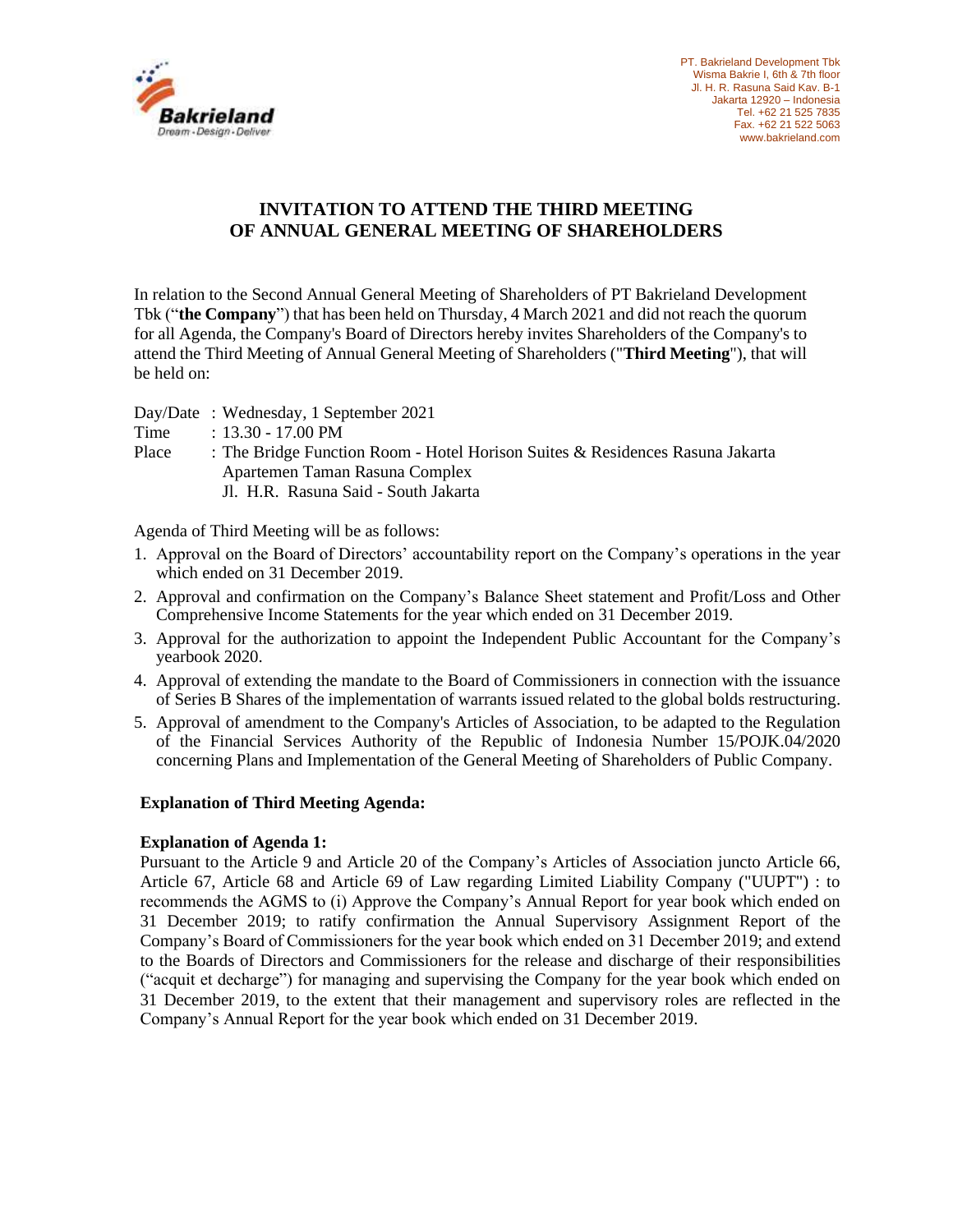

## **Explanation of Agenda 2**:

Pursuant to the Article 20 of the Company's Articles of Association juncto Article 66, and Article 68 UUPT: to propose to the AGMS to confirm the Company's Audited Financial Report for the year which ended on 31 December 2019, audited by Kosasih, Nurdiyaman, Mulyadi, Tjahjo & Rekan Public Accounting Office, as reflected in the Independent Auditor's Report dated 26 November 2020.

### **Explanation of Agenda 3:**

Pursuant to the Article UUPT and to the Financial Services Authority Regulation to propose to the AGMS to authorize the Company's Board of Commissioners on the recommendation of the Audit Committee's suggestionto appoint an Independent Public Accountant Firm registered with the Financial Services Authority to conduct an audit to the Company's financial statements for the financial year 2020 and other periods in the 2020 financial year, as well as giving authority to the Board of Directors of the Company to determine the honorarium for the Public Accountant and its requirements.

### **Explanation of Agenda 4**:

The Extraordinary AGMS dated on January 17<sup>th</sup>, 2018, mandated the Board of Commissioners to issue shares in portepel in the event that the warrants were exercised under Article 41 of the Company Law can only be granted for a maximum period of 1 (one) year. Based on the resolution of the Extraordinary AGMS, the mandate can be renewed until all shares are exercised or until the expiration of 4 (four) years (whichever occurs first) so that with these provisions it is necessary to extend the mandate for a maximum period of 1 (one) year from the closing of the Meeting.

#### **Explanation of Agenda 5**:

In line with implementing the Financial Services Authority of the Republic of Indonesia number 15/POJK.04/2020 regulation concerning the Plan and Implementation of the General Meeting of Shareholders of Public Companies, the Company is required to make adjustments to the Articles of Association of the Company.

#### **Notes :**

- 1. Only Shareholders whose names are recorded in the Company's Register of Shareholders on 24 August 2021 until 16:00 PM, will be entitled to attend or be represented at the AGMS.
- 2. For health reasons and in order to control and prevent the spread of COVID-19, the Company does not provide goody bag products/souvenirs, and does not provide meeting materials in physical form to shareholders and shareholders' proxies who are present at the AGMS.
- 3. In connection with the issuance of the Decree of the Board of Directors of KSEI No. KSEI-4012/DIR/0521 dated May 31, 2021 regarding the Implementation of the e-Proxy Module and e-Voting Module on the eASY.KSEI Application along with the Impressions of the General Meeting of Shareholders, currently KSEI has provided an e-GMS platform for the implementation of the GMS electronically. Therefore, Shareholders can attend the Meeting electronically through the Electronic General Meeting System (eASY.KSEI) application provided by KSEI. Shareholders who can attend in person electronically are local individual shareholders whose shares are kept in the collective custody of KSEI. To use the eASY.KSEI application, shareholders can access the **eASY.KSEI** menu located in the AKSes facility [\(https://access.ksei.co.id/\)](https://access.ksei.co.id/).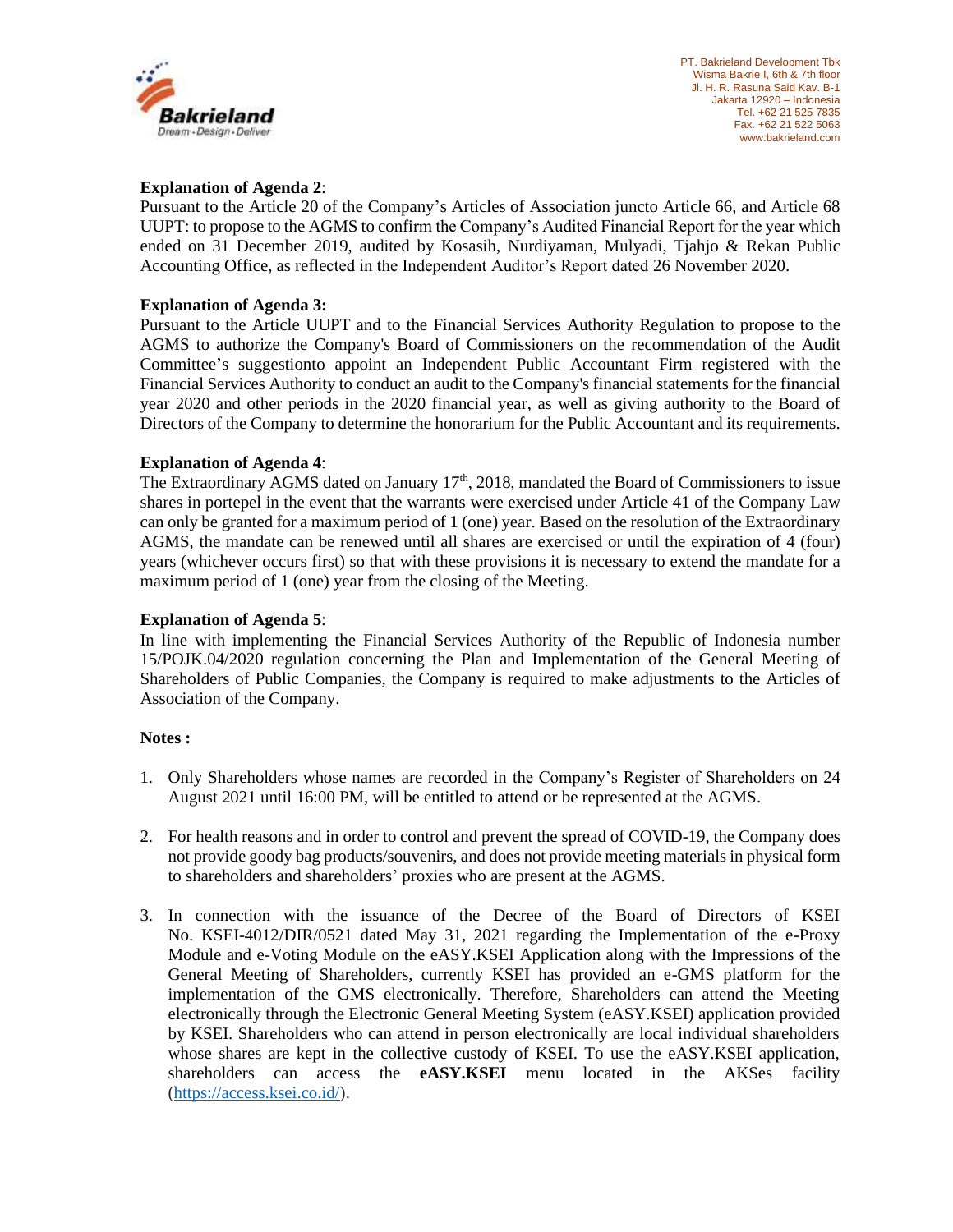

- 4. Shareholders that are unable to attend the AGMS may be represented by their Proxies by virtue of valid power of attorney which can be obtained from the Company's Head Office, provided that the Board of Directors, the Board of Commissioners and/or employees of the Company may not act as Proxies of the Shareholders at the AGMS.
- 5. As a measure to prevent the spread of COVID-19 and to support the Government's efforts to break the chain of the spread of COVID-19, the Company established procedures for holding AGMS by still referring to the Government's policies, as follows:

## **5.1. Authorization Mechanism :**

- 5.1.1. The Company appealed to the Shareholders of the Company who are entitled to attend the Meeting to give the Power of Attorney electronically to the representatives of the Company's Securities Administration Bureau ("Company Registrar"), namely PT Sinartama Gunita as the party appointed by the Company as Independent Proxy through eASY.KSEI at link [https://akses.ksei.co.id](https://akses.ksei.co.id/) provided by the Indonesian Central Securities Depository since the Invitation to the AGMS until no later than 1 (one) working day before the AGMS is held, namely Tuesday, 31 August 2021, up to 12.00 WIB;
- 5.1.2. In addition to the electronic Power of Attorney above, Shareholders who are entitled to attend the AGMS can also provide written power of attorney conventionally. The Power of Attorney Form can be obtained everyday and/or during working hours at the Company's Securities Administration Bureau, namely PT Sinartama Gunita, at Menara Tekno Lt. 7, Jl. H. Fachrudin No. 19, Kebon Sirih-Tanah Abang, Jakarta Pusat
- 5.1.3. All Power of Attorney for the AGMS must be received by the Company's Securities Administration Bureau at the address listed in item 5.1.2 above at the latest by 16.00 Western Indonesian Time, at least 3 (three) working days before the Meeting date, namely Friday, 27 August 2021;
- 5.1.4. Shareholders who give their Power of Attorney electronically through eASY. KSEI are expected to vote together with the granting of Power of Attorney at each agenda of the AGMS through eASY.KSEI, while Shareholders who give their Power of Attorney in writing are expected to include their votes for each Agenda of the Meeting on the written Power of Attorney.

# **5.2. Mechanism of Physical Attendance at Meetings**

5.2.1. In connection with the policy of the Implementation of Restrictions on Community Activities ("**PPKM**") in the context of preventing and overcoming the COVID-19 Pandemic by the local government, the Company strongly urges the shareholders of the Company who will be present at the Meeting to grant power of attorney in accordance with the procedure for granting power of attorney in item 5.1.1 This summons;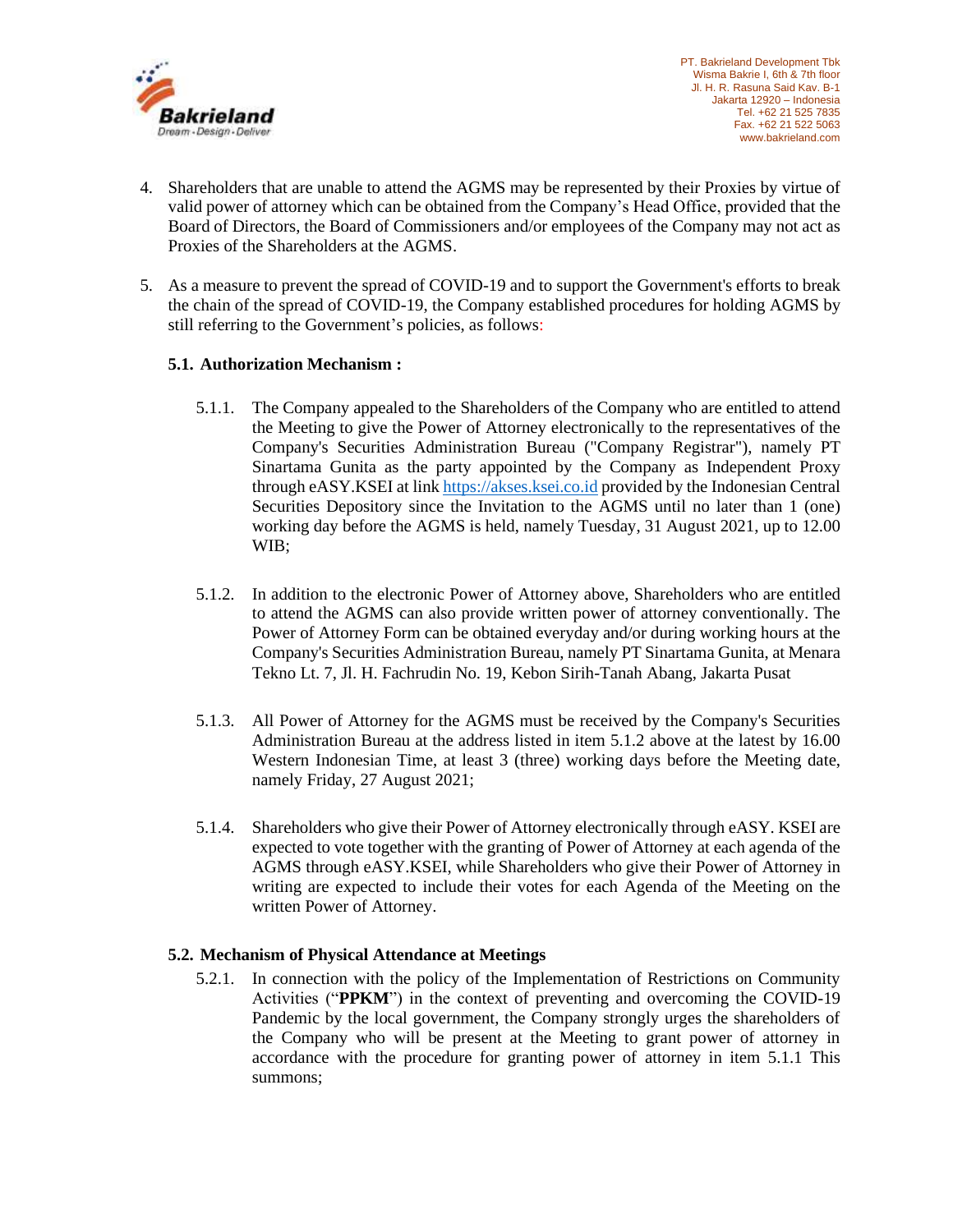

- 5.2.2. Shareholders or their legal proxies are expected and advised to provide power of attorney through eASY.KSEI as referred to in point number 5.1.1 or fill in the Power of Attorney Form provided by the Registrar and the Company, so that their attendance and votes can be taken into account at the Meeting;
- 5.2.3. And if you are the recipient of the power of attorney from the Shareholders and the attorney has the right of substitution, you can also change the power of attorney by giving substitution of power of attorney to the Proxy prepared by the Company 1 day before the Meeting.
- 5.2.4. Shareholders or their proxies who are physically present at the AGMS, are required to submit a copy (photocopy) of the National Identity Card (KTP) or other proof of identity to the Company's registration officer before entering the meeting room. Shareholders in Collective Custody are required to bring KTUR letters which can be obtained through Exchange Members or Custodian Bank. For the Authorized Author and the Authorized Person, and for Shareholders in the form of a Legal Entity are kindly requested to bring a copy (photocopy) of the Articles of Association and its amendments, letters of ratification/approval from the competent authority, along with a deed that contains the latest management structure/Board of Directors and the Board of Commissioners who served at the Meeting, to the Company's registration officer before entering the Meeting venue.
- 5.2.5. Shareholders or their proxies who are present at the Meeting are kindly requested to be present in the meeting room 30 minutes before the AGMS starts and are obliged to:
	- **5.2.5.1.** Fulfill the health procedures stipulated in accordance with the Government Health Protocol which is implemented by the Building Manager or the Company at the venue of the AGMS.
	- **5.2.5.2.** Maintain physical distancing, use masks, take body temperature measurements and fill out the Health Declaration form provided by the Company before entering the meeting room.

#### **5.3. Mechanism of Electronic Attendance in Meetings:**

Shareholders can also attend the Meeting electronically through the Electronic General Meeting System (eASY.KSEI) application provided by KSEI. Shareholders who will attend the Meeting electronically or will provide power of attorney electronically through the eASY application. KSEI is required to observe the rules of the Meeting which can be uploaded on the Company's website.

**5.4.** The Company will be announcing another annoucementif there are changes and/or additional information related to the procedures for holding the AGMS with reference to the latest conditions and developments regarding integrated handling and control to prevent the spread of the Covid-19 Virus.